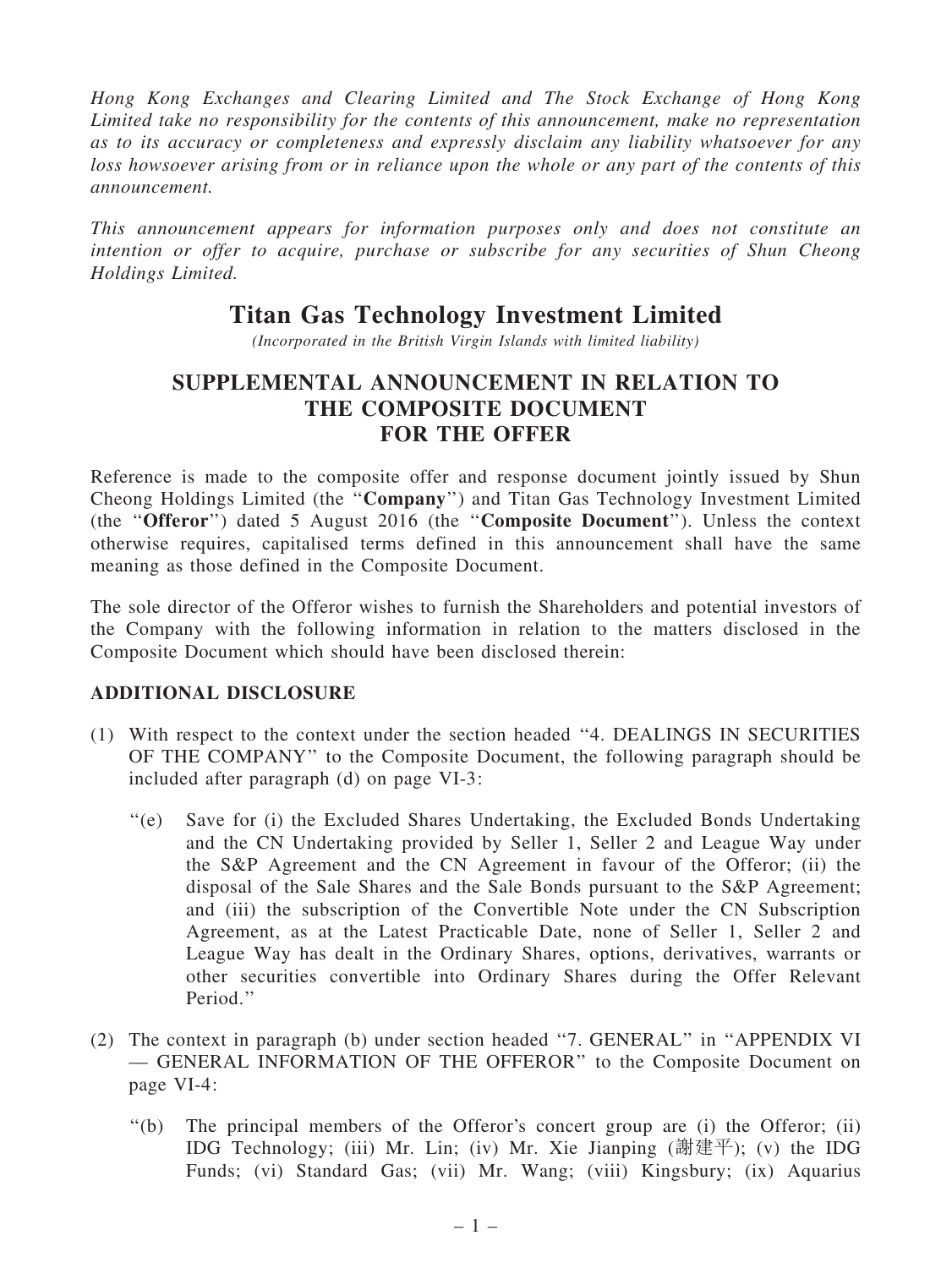Investment; (x) Mr. Lu Xi (盧熙); (xi) Mr. Fang Chao (房超); (xii) Hwabao 20-6 QDII; (xiii) Hwabao 20-7 QDII; (xiv) New Fast Investments Limited; (xv) Real Smart Holdings Limited; (xvi) Grand Empire Global Limited; (xvii) True Success Global Limited; (xviii) Sonic Gain Limited; (xix) Haitong International Securities Company Limited; (xx) Rich Harvest Worldwide Ltd.; and (xxi) the ExaByte Capital Fund L.P..''

should be replaced by:

- ''(b) The principal members of the Offeror's concert group are (i) the Offeror; (ii) IDG Technology; (iii) Mr. Lin; (iv) Mr. Xie Jianping (謝建平); (v) the IDG Funds; (vi) IDG-Accel Ultimate GP; (vii) Standard Gas; (viii) Mr. Wang; (ix) Kingsbury; (x) Aquarius Investment; (xi) Mr. Lu Xi (盧熙); (xii) Mr. Fang Chao (房超); (xiii) Hwabao 20-6 QDII; (xiv) Hwabao 20-7 QDII; (xv) New Fast Investments Limited; (xvi) Real Smart Holdings Limited; (xvii) Grand Empire Global Limited; (xviii) True Success Global Limited; (xvix) Sonic Gain Limited; (xx) Haitong International Securities Company Limited; (xxi) Rich Harvest Worldwide Ltd.; and (xxii) the ExaByte Capital Fund L.P..''
- (3) The context in paragraph (d) under the section headed ''7. GENERAL'' in ''APPENDIX VI — GENERAL INFORMATION OF THE OFFEROR'' to the Composite Document on page VI-5:
	- ''(d) ''The registered address of IDG-Accel Capital II and IDG-Accel Investors II is 190 Elgin Avenue, George Town, Grand Cayman KY1–9005, Cayman Islands.''

should be replaced by:

- ''(d) ''The registered address of IDG-Accel Capital II, IDG-Accel Investors II and IDG-Accel Ultimate GP is 190 Elgin Avenue, George Town, Grand Cayman KY1–9005, Cayman Islands.''
- (4) The context in paragraphs (q) and (r) under the section headed ''7. GENERAL'' in "APPENDIX VI - GENERAL INFORMATION OF THE OFFEROR" to the Composite Document on page VI-8:
	- ''(q) The registered office of Essence Corporate Finance and Essence Securities is at 39/F., One Exchange Square, Central, Hong Kong.
	- (r) The English text of this Composite Document shall prevail over its Chinese text in the case of inconsistency.''

should be replaced by:

- $''(q)$  The address of Mr. Lu Xi (盧熙) is No. 102, Unit 3, Building 5, Chinese Academy of Forestry, Haidian District, Beijing 100091, the PRC.
- (r) The address of Mr. Fang Chao (房超) is No. Jia 6, Xidawang Road, Chaoyang District, Beijing 100025, the PRC.